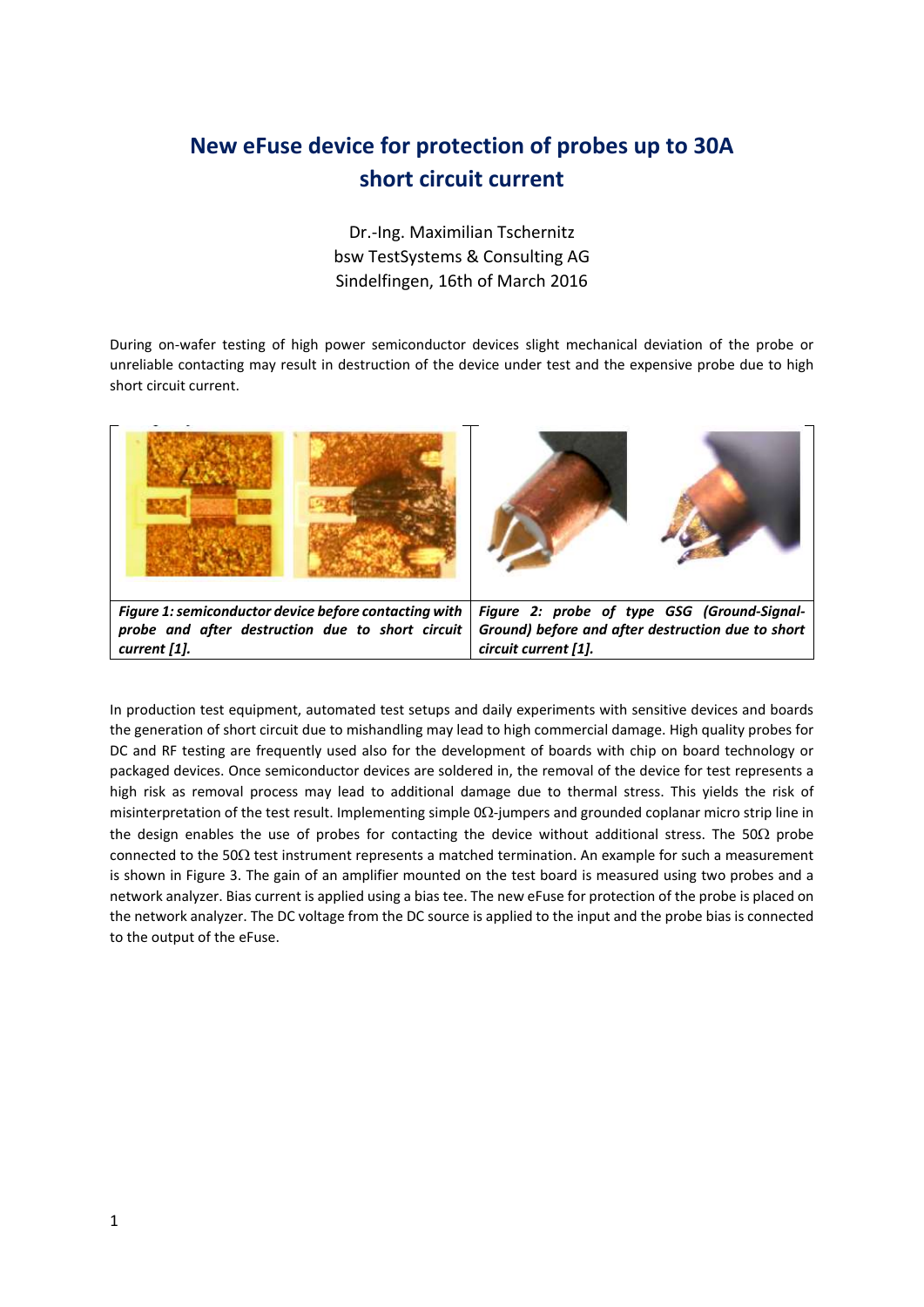

*Figure 3: the new eFuse 3-080-30 together with the MAPS probe station [2] for boards*

The maximum allowable DC current is configured in the eFuse device. If this current limit is exceeded during operation the eFuse switches off the current within approximately 300ns. Due to this short shut down time the total electrical energy during the short circuit incident is low enough to avoid damage of the probe and the device under test in many cases. In switch off state the eFuse represents an open loop and no noteworthy energy is consumed in the eFuse. For easy integration in automated test setup the eFuse is equipped with a RS232 interface. Beside control also actual DC current and state of operation can be retrieved.



*Figure 4: the new eFuse 3-080-30 for 0-80V DC voltage and 0-30A DC current*

All commercially available eFuse devices together with the new 3-080-30 are listed in Table 1. As 10A DC current was not sufficient for various applications the manufacturer AGIL-Elektronik [3] decided to enlarge its portfolio with a device for 30A. With the maximum DC voltage of 80V a DC power of 2400Watt results for protection against short circuit. This represents a remarkable high power for such a compact device.